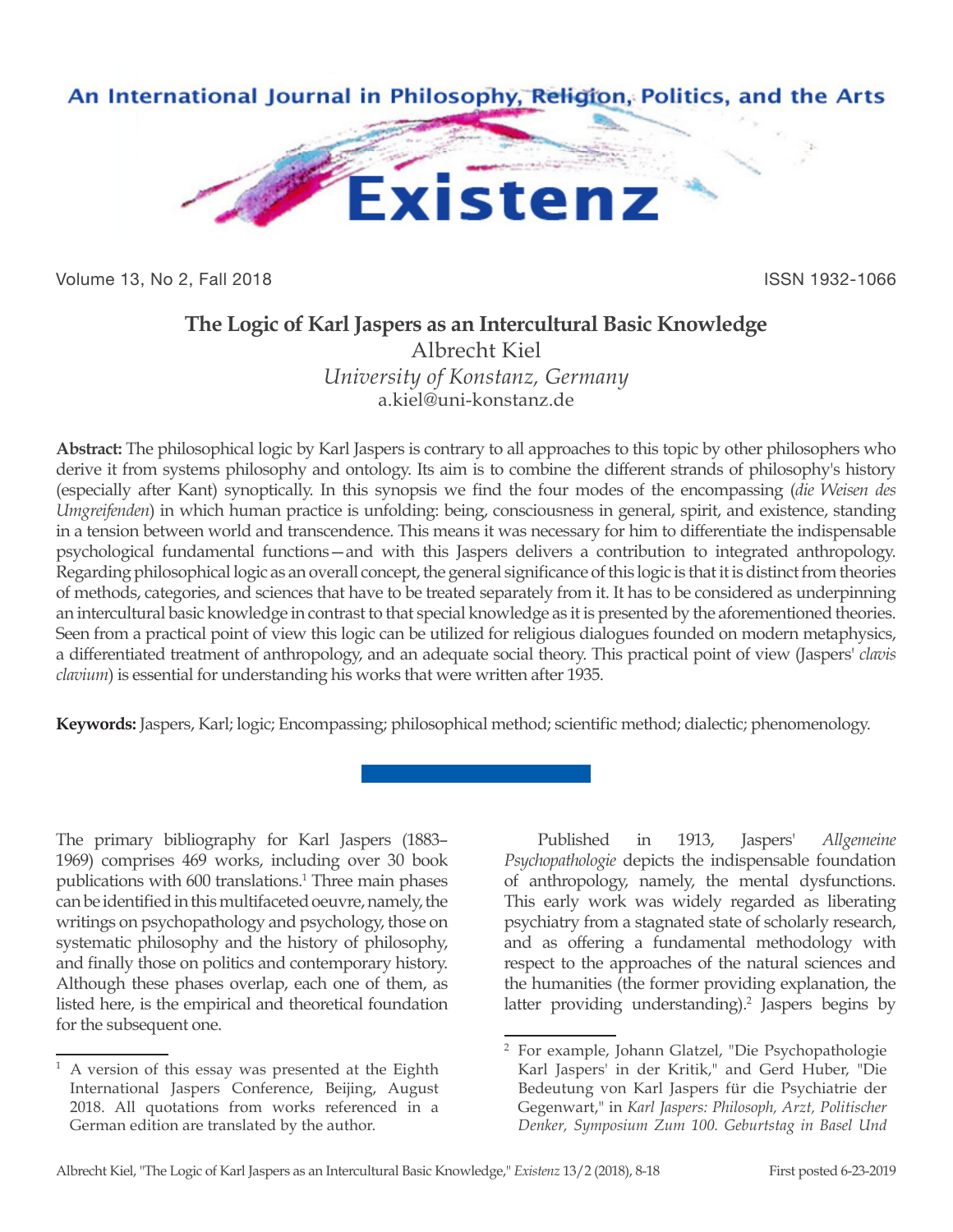covering the individual facts of inner life, which are either contents derived from experience or objective mental activities. Explanations refer to causal nexuses outside the psyche, whereas genetic understanding addresses the processes by which aspects of the mind relate to other aspects of the mind and emerge from them. Analytic perspectives must, therefore, ultimately lead into synthetic ones whose horizon in its entirety is formed through inner life.

 Jaspers' next work, *Psychologie der Weltanschauungen* (1919), had already reached the boundary area between psychology and philosophy, while at the same time systematically separating them. It can be considered the first account of German philosophy of existence (*Existenzphilosophie*). In it, Jaspers attempted to contrast subjective attitudes with the static elements of worldviews and images of the world. The process of movement of the living spirit (mind, *Geist*), Jaspers argued, can use the static elements of worldviews only as a source of orientation, not as a codification of how to live. He suggested that each life course must actualize itself within boundary situations and through the illumination of existence.<sup>3</sup>

After Jaspers' late turn to philosophy, which was met with suspicion by the establishment in the field, there followed a latency phase of ten years that (partially shaped by an inner dialogue with Max Weber) prepared the way for his major philosophical work.4 On the face of it, his intense discussions with Martin Heidegger and his engagement with Søren Kierkegaard and Friedrich Nietzsche arguably can be considered as providing the foundations for his new

- <sup>3</sup> Otto A. Böhmer, *Sternstunden der Philosophie: Schlüsselerlebnisse großer Denker von Augustinus bis Popper*, München, DE: C. H. Beck Verlag 1994, p. 125. See also Hans Saner, *Karl Jaspers in Selbstzeugnissen und Bilddokumenten*, Reinbek bei Hamburg, DE: Rowohlt 1987, pp. 2, 35, 69, 111.
- <sup>4</sup> "Ich kann nur hinweisen auf die Kontinuität dieses Blicks in mir seit 50 Jahren—darauf, daß mein Philosophieren all die Jahre nicht ohne Denken an Max Weber geschah." Karl Jaspers, *Max Weber: Politiker, Forscher, Philosoph*, München, DE: Piper Verlag, p. 9.

"philosophy of existence." At first, Jaspers attempted to resist—in vain—this description of himself as being too restrictive. He addressed it for the last time in 1930: existence, he said, is inextricably bound up with an exhortation and movement that seeks to overcome the division of modernity into natural science, cultural sciences, philosophy, and theology. For Jaspers, the "thread of all modes of the encompassing" is reason (*Vernunft*).5

Subsequently, Jaspers started with publishing the three-volume edition of his *Philosophie* (1932).<sup>6</sup> Here, he was concerned to articulate in a contemporary manner the traditional metaphysical triangle (the relationship of humans to the world and transcendence). In the first volume, *Weltorientierung* (*World Orientation*), he treats the relationship between *Wissenschaft* (the pursuit of scientific knowledge) and philosophy, and engages with the status of positivism and idealism.<sup>7</sup>

The second volume, *Existenzerhellung* (*Illumination of Existence*), has been identified as the second canonical work of German philosophy of existence, solely preceded by Heidegger's *Sein und Zeit*. In it, Jaspers systematized the existential categories, such as, for example, communication, will, freedom, boundary situation, or unconditional act.

The themes of the third volume, *Metaphysik*, are the possibilities of a metaphysics that could be articulated in the twentieth century, the relations between existence and transcendence, and the chiffres of transcendence that cannot be objectified. Here, "transcendence" is a philosophical term for the many images of God and it is being used to name immanence, which is the aspect of reality that encompasses the phenomena of our world.

After 1932, Jaspers was concerned with developing the logic of a basic philosophical knowledge in which there would be a commonality of basic concepts to be employed for communication in all cultures.<sup>8</sup> The book

- <sup>7</sup> Albrecht Kiel, *Das Menschenbild von Karl Jaspers und C. G. Jung—in neuer Vermittlung. Eine differenzierte Anthropologie der leibseelischen Potentiale*, Münster, DE: LIT Verlag 2012 pp. 196–200. [Henceforth cited as *MJJ*]
- <sup>8</sup> Karl Jaspers, "Philosophical Autobiography," in *The Philosophy of Karl Jaspers*, ed. Paul A. Schilpp, La Salle,

*Heidelberg*, eds. Karl Jaspers, Jeanne Hersch, Jan Milic Lochman, Reiner Wiehl, and Wilhelm Anz, München, DE: Piper Verlag 1986, pp. 162–76 and pp. 179–94. See also Burkhard Gäbler, "Karl Jaspers als Initiator des geisteswissenschaftlichen Denkens in der Psychiatrie," *Jahrbuch der Österreichischen Karl-Jaspers-Gesellschaft* 3/4 (1990), 18–33.

<sup>5</sup> Karl Jaspers, *Vernunft und Existenz*, München, DE: Piper Verlag 1987, pp. 45-7.

<sup>6</sup> Karl Jaspers, *Philosophie, 3 Bände*, Berlin, DE: Springer Verlag, 1932. [Henceforth cited as *PH* with volume number]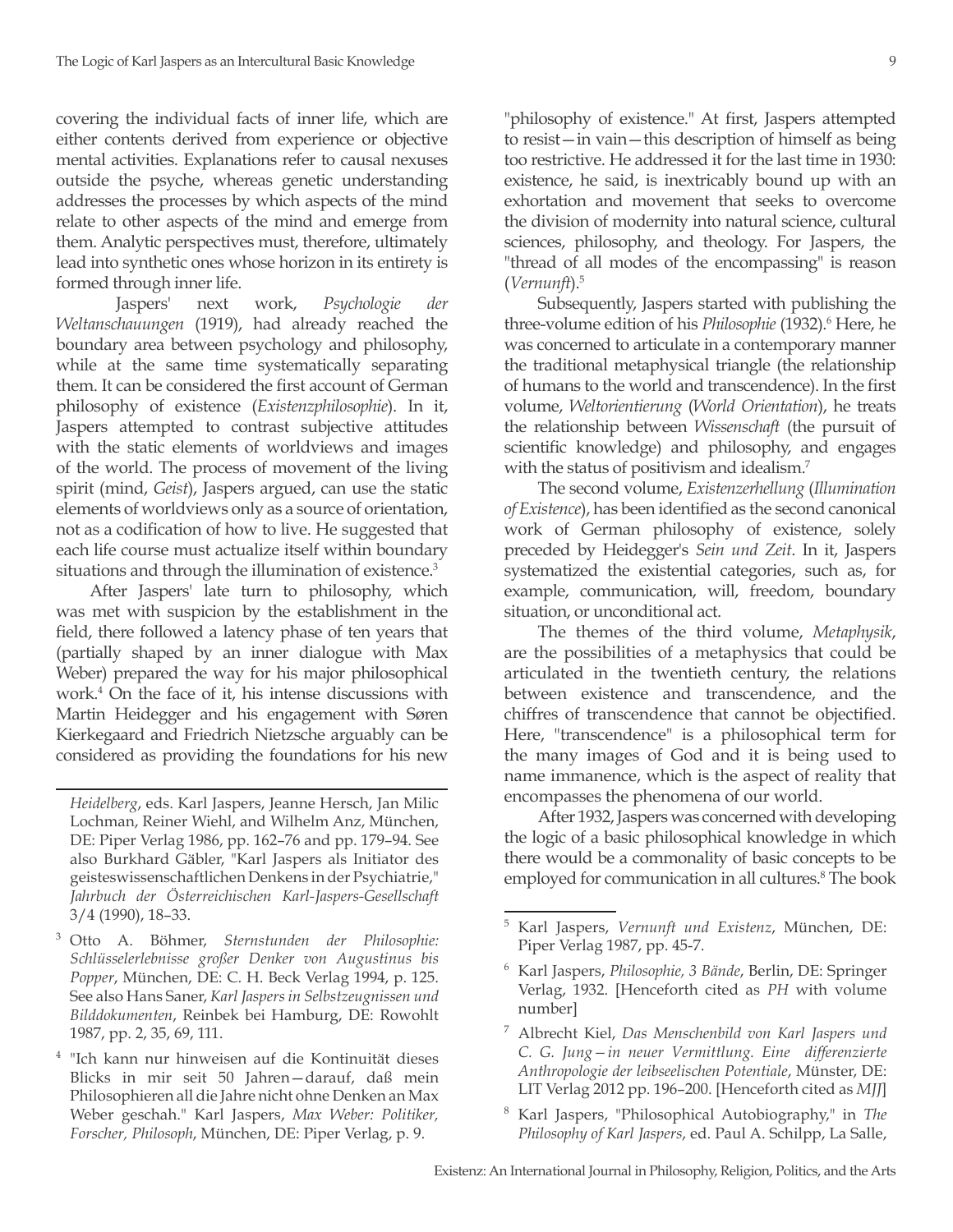was published in 1947 with the rather unrevealing title On Truth: Philosophical Logic, Volume 1.<sup>9</sup> In 1941, while working on this task, he noted:

By way of the philosophical logic, I wish to contribute to the logical self-awareness of this age that appertains to our newly awakened philosophizing, just as Hegel's logic appertains to idealism, and just as inductive logic (for instance, the one by Mill) appertains to the positivist age.10

## **First Sphere of Life and Work: Five Levels of Reality that Determine the Human Journey through Life**

In the first chapter of *Part 1* in *Von der Wahrheit*, Jaspers presents a preliminary draft for outlining the Encompassing (*VW* 47ff). To this aim he introduces seven concepts in order to build an accessible narrative about the Encompassing. These include: The Encompassing as such (the world), the Encompassing that we are (*Dasein*), the ground and connectedness (*Boden und Band*) of the modality of the Encompassing (*Existenz*), transcendence, consciousness as such, spirit (*Geist*), and reason (*Vernunft*). As open spaces are involved here, the approach of this logic was such that it was meant neither to be ontology (more precisely, existential ontology) nor a systemic philosophy, but rather an open systematization designed to be utilized, and worked on, in a progressive manner. In today's theoretical language, this approach would be called a reference system. Jaspers chose a term that has remained almost completely unknown: periechontology. According to him, the word builds on Anaximander's *perichein*, on that which encompasses the infinite.

The first two spaces are concerned with metaphysics, the complex relationship between world (immanence) and transcendence. The other five spaces are geared toward a philosophical anthropology in which (in contrast to the dysfunctions mentioned earlier) the basic psychic functions are treated on five different levels. The aim of this approach was to present a summary of the division that had been adopted in the nineteenth century, namely the division into positivism, idealism, life philosophy, and existential philosophy.

When life began, there was the sea of preconscious *Dasein*, governed by the will to live, by the instincts such as the play instinct, by drives, and even musicality. For early humans, it was dominated by the belief that humans and animals and natural phenomena are interconnected through vital spirits. Even modern humans carry out unconsciously ninety per cent of their daily actions, and the decisions influenced by them.

In this sea, the islands of consciousness-as-such appeared: first, conscious experiencing, above all, of dramatic events. Attention was concentrated here on the risks that had to be taken in order to survive, further, on stimulating linguistic expression in heroic sagas, yarns, and fanciful tales—but still enthralled by addressing a magical kingdom of demons, spirits, dwarves, giants, nymphs, and various other spirits in nature that the unconscious never tires of producing.

The core consciousness that was besotted with the present now collected memories too, and cultivated linguistic and musical expression regarding them in an expanding memory storage.<sup>11</sup> Given these new sources of orientation, passive conscious experiencing was thus shifting toward becoming active, to allow the planning of future amorous adventures, as well as hunting or bellicose journeys. This was the basis for a new life economy: the advent of culture.

In the context of this planning and reckoning, it became possible for objectivizing object-consciousness and measuring and calculating rationality to emerge for the first time—from one's rationalization of how life is conducted to the articulation of mathematics as the basis for a generally valid knowledge. At the same time, there was also the shadow of a negative (schizoid) rationality that is inclined to make itself absolute by excluding disparate levels of reality.12

In addition, there are areas of super-conscious disposition. These include a super-conscious Encompassing, namely the immanenz-related mind

IL: Open Court Publishing Company 1957, pp. 3-94, here p. 73.

<sup>9</sup> Karl Jaspers, *Von der Wahrheit: Philosophische Logik, Erster Band*, München, DE: Piper & Co Verlag, 1947. [Henceforth cited as *VW*]

<sup>10</sup> Karl Jaspers, "Über meine Philosophie," in *Rechenschaft und Ausblick*, München, DE: Piper Verlag 1951, pp. 333-65, here pp. 363-4.

<sup>11</sup> Nick Lane, *Life Ascending: The Ten Great Inventions of Evolution*, New York, NY: Norton & Co. 2009, pp. 288- 90, 295. [Henceforth cited as *LA*]

<sup>12</sup> Albrecht Kiel, *Die Sprachphilosophie von Karl Jaspers: Anthropologische Dimensionen der Kommunikation*, Darmstadt, DE: Wissenschaftliche Buchgesellschaft 2008, pp. 202–10. [Henceforth cited as *ADK*]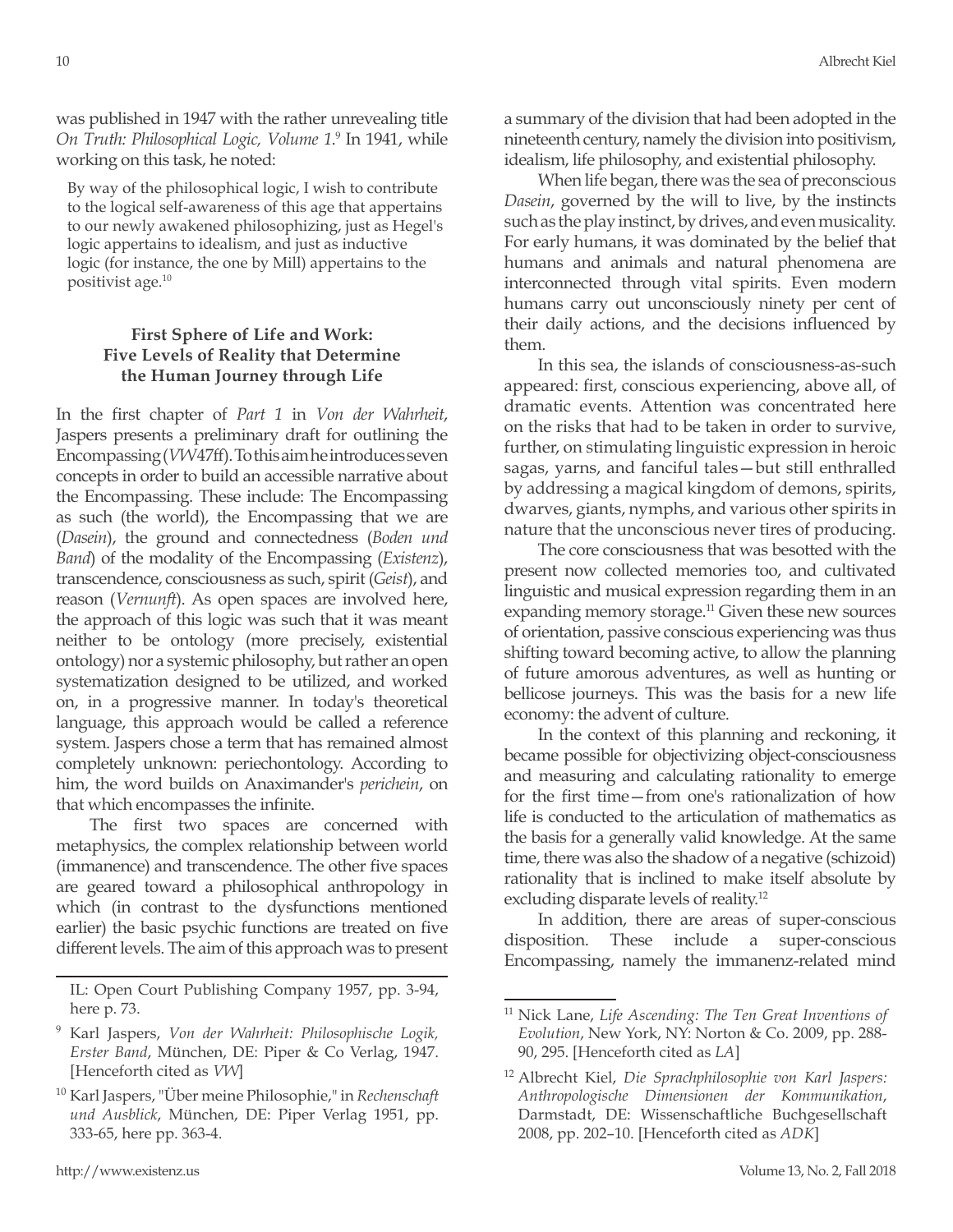(*Geist*), as well as *Existenz* being objectively related to the Encompassing of transcendence, both areas comprise the following complex basic functions:

- \* identity, whose frame of reference includes family and, beyond that, kin, nation, religion, and culture;
- \* creativity, in inventive outputs that require more than just the intelligence of the intellect (*Verstand*);
- \* judgment, as the ability to recognize what is relevant in any given case;
- \* an enthusiastic, tragic, or humorous attitude to particular themes in life.

By highlighting all of the above as a special group of psychic functions, Jaspers ensured that the human spirit was liberated of all its magical bonds with the breath of life, with death and nature spirits—and with the divine spirit. In this logic, these so-called spirits are banished and assigned to the realm of the preconscious or, as the case may be, to metaphysics.

It is in the nature of consciousness and spirit that they will always run up against boundaries: from what is unknown and incomprehensible to, and at the limits of, human knowledge, action, and planning. Jaspers started by adopting G. F. W. Hegel's concept of absolute consciousness, which strives to cross these boundaries. The existential themes and connections make concrete and evident what was addressed in Hegel's *Enzyklopädie* of 1830,<sup>13</sup> as reality and deed of the absolute spirit. In contrast to Hegel, Jaspers treats absolute consciousness only as a medium for the relationship of existence to transcendence, as a medium for all the fissures that allow for the experience of unity, as "the background that bears our consciousness" (*VW* 110, 697).

As soon as humans recognized their mortality, absolute consciousness was concerned with life or death, the ideal way of dying, the wish for eternal youth and immortality. It was, with respect to this central group of themes, relatively late in the history of philosophy that existential decisions in boundary situations (dying, suffering, guilt, battle, and sacrifice) were thematized as influencing factors that shape one's self or, as the case may be, the existence of humans. The concepts "self" and "existence" (seen here as philosophical abstractions) for Jaspers denote one and the same. We are faced with decisions between alternatives that determine the direction to be taken by life's journey: readiness to help as an expression of solidarity and responsibility, or exploitative egoism and indifference; autonomy and resistance as an expression of the will to freedom, or resigned conformance to the heteronomy at any given time; the will to communicate, or battle; the will to truth or to deception; love or hate; loyalty or betrayal; fanaticaldogmatic faith or tolerant faith (*MJJ* 149ff). The core personality—positive or dark—that takes shape as a result of the direction set by these decisions can be addressed appropriately only with special categories. Jaspers called them "signa" of existence.

#### *A New All-Embracing Concept of Reason as Emerged Through Evolution*

Reason connects all these levels of psychic reality in the manner of a nerve centre. With this central function, it is the most important human psychic asset—even more so than the intellect correlated with rational consciousness. For this reason, Jaspers always distinguishes between action based on intellect (*Verstand*) and action that is guided by reason (*Vernunft*).14 It is the task of reason to ensure that the preconscious, consciousness, spirit, and existence are not postulated as absolutes, and that all four levels of action are given "due consideration." Reason is generally that which connects—all that which seeks to overcome the processes of fission associated with the aforementioned seven concepts (*VW* 113ff).

Reason is the mysterious explanation for the fact that humans are able to describe themselves as being mentally healthy to at least some extent—thereby remaining, despite the odd neurosis, just about bearable for those who are around one.

Reason is the mysterious explanation for the fact that humans are able to describe themselves as being mentally healthy to at least some extent—thereby remaining, despite the odd neurosis, just about bearable for those who are around one.

For Jaspers, reason as a consummation of truth is one of the highest levels of truth, and it is closely associated with existence. Without the higher psychic

<sup>13</sup> Georg Wilhelm Friedrich Hegel, *Enzyklopädie der philosophischen Wissenschaften im Grundrisse*, Heidelberg, DE: Oswald Verlag 1830, §553ff, https://babel.hathitrust.org/cgi/pt?id=hvd. hwwvlx;view=1up;seq=629, accessed 28 May 2019.

<sup>&</sup>lt;sup>14</sup> A detailed discussion on these types of action, with numerous practical examples, is in Albrecht Kiel, *Von der Geschichte der Logik und der Logik der Geschichte— Historische, soziale und philosophische Logik*, Würzburg, DE: Ergon-Verlag 1998, pp. 315ff. [Henceforth cited as *GL*]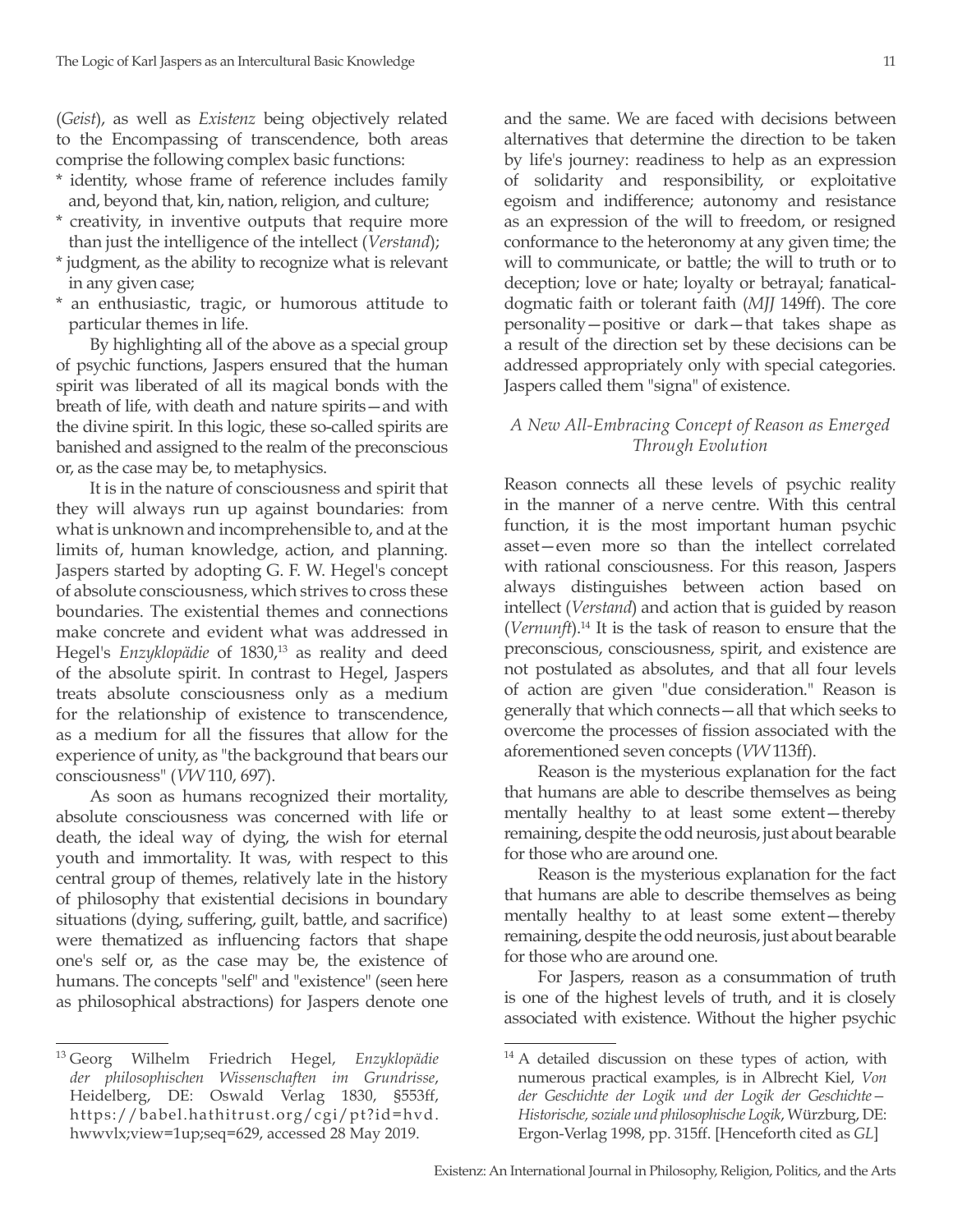functions of consciousness and spirit, the existential links to transcendence are lost, and with the loss of them reason is lost as well.

Thereby on the basis of what was known in the twentieth century, this philosophical logic encompasses anthropology with the aid of which all the psychic functions were brought together. Humans are, as natural beings, not just particularly well-constituted animals. They are not just an *animal rationale* but at the same time, as social beings, they are also complex spiritual beings. They are additionally compelled to face existential challenges in the realms of ethics and religion.

Reason also encompasses the polarity of the psychic forces of *anima* and *animus*. *Anima* strives to combine and (erotically) unite. These days Jaspers gets most attention on grounds of the sentiment, "reason is, that which connects" and also on grounds of his world philosophy project.

Reason does not, however, stand only for the connecting function of the *anima* but also for the assertive function of the *animus*—for separation and self-assertion. Reason does, unlike the intellect, demand that one has to keep on trying to talk with religious fighters, but it also demands to set limits to them. This is why reason connects only that which can be connected, that which proves to be connectable. Exclusively with its help one can handle aggression appropriately and counterbalance individual and collective strengths and weaknesses in resisting.

Reason is not exempt from having to live in the tension of the evolutionary antinomy between egoism and altruism, between heterotrophy and symbiotic sexuality. Life on this planet began when aggressive bacteria in search of nutrients managed to gain violent entry into the interior of other bacteria. It is part of the miracle of life that metabolic interdependencies between the predators arose in the process: as a result of horizontal genetic transfer there emerged, in a fateful encounter, the eukaryotic cells that have been branching out in an inexhaustible array of forms since two billion years (*LA* 110, 112, 116, 133, 141).

Reason also encompasses all further psychic polarities; it is passive and active, concrete and abstract, extroverted and introverted.

Rationalization, framed by reason as *Wissenschaft*, also disenchants the world. Judgment rejects what is not relevant, and identity excludes what is alien to its nature or opposed to it in hostility. Creativity can also mean inventive destruction. Existential decisions can be unconditional and lead to battle. For Jaspers, reason is a broad, and by no means harmonious, field of study.

## *The Modes of the Encompassing*

Jaspers calls these seven logical levels (the world, transcendence, preconscious *Dasein*, consciousness as such, *Geist*, *Existenz*, and reason) "modes of the encompassing" (*VW* 48). After discussing the concepts "existence" and "chiffres of transcendence," Jaspers develops in the section "The Philosophical Basic Operation" a third foundational category: "The question is: what is being [*Sein*]?—The question for this question is: how can I and how ought I have to think of being? Subsequently Jaspers shows that being cannot be shown as an object, and he adds:

Everything that becomes objective for me is in each case bound together in a relative wholeness of our world, in which we live…It envelops us, so to speak, in a *horizon* of our knowledge. Every horizon encloses us; it denies us a further outlook…the horizon, so to speak, accompanies us. [*VW* 37]

By way of adducing object and horizon, this thought process already reveals the dichotomy between objectivizing and rational consciousness, and the spirit that reflects human and cultural horizons.

For conscious experience, there are the many horizons of the story of one's own life, always remembered only in fragments, and the path taken by the destiny of the family, kin, the nation, and the cultural or religious community. Out of these parttruths, personal and collective identities are formed in very different ways.

For the objectivizing object consciousness, there is the macro-physical (spatial and temporal) event horizon of our cosmos; and there is the micro-physical horizon of the subatomic level—the origins of matterenergy that grow more and more mysterious, down to the level of strings and quantum foam. From this materiality, human consciousness forms its objects, with which it rationally calculates and operates.

As spiritual beings, humans live within the countless horizons of religious truths and social ideas, whereby social evolution, with its metamorphoses and its collective and cultural creations, has never ceased to produce, question, and ultimately destroy.

The horizon of existentially conscious human beings is determined by the multiplicity of their decisions—those that are actually put into practice,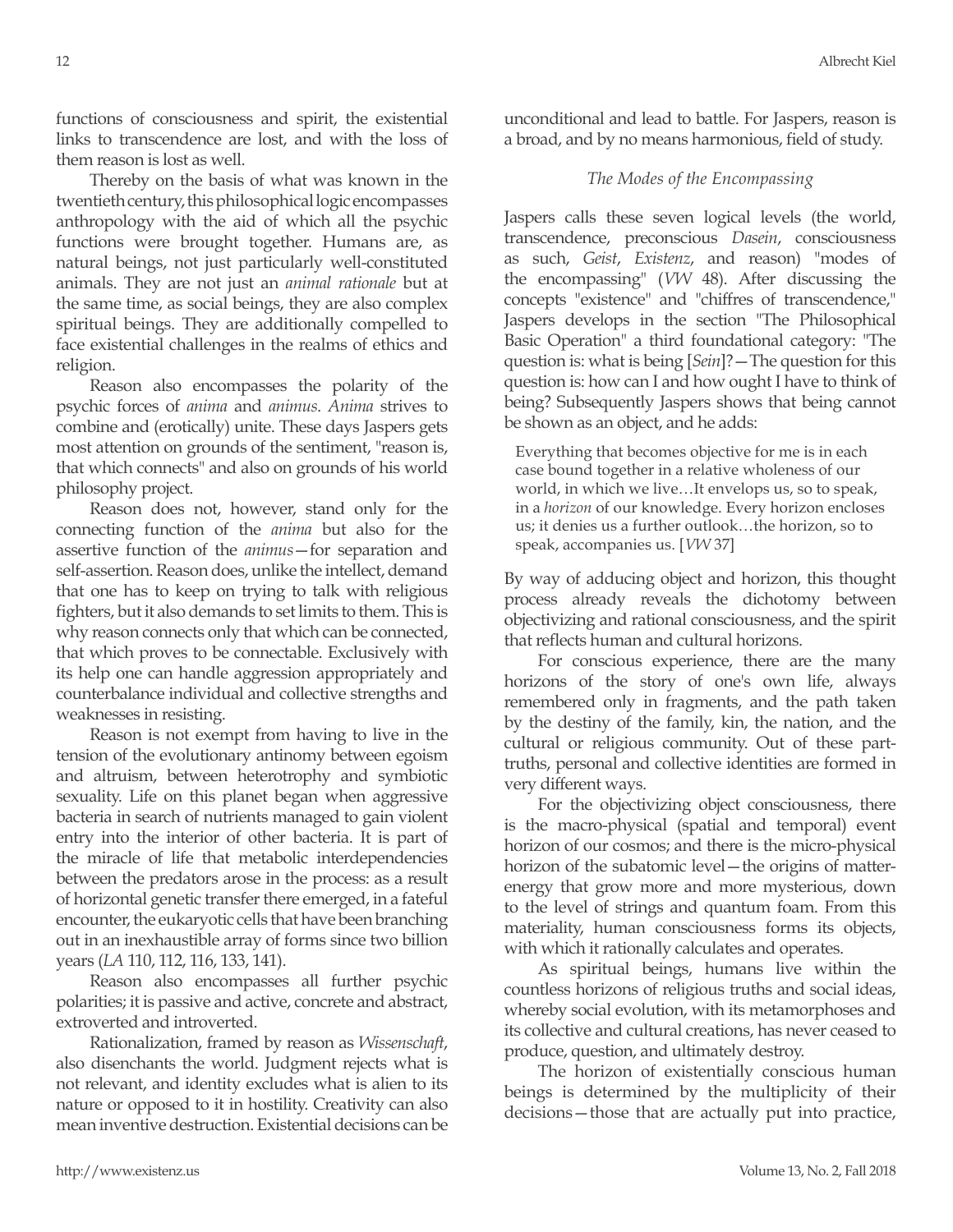those that are not carried out, and those that are rejected. And all this takes place in view of the worlds mysterious origin (the matrix) to which so many names have been given: the divine, the gods, the one God, being, life, matter-energy or in the words of Meister Eckhart: *Wirklichkeit*. It is all that has an effect (*wirkt*).

Jaspers then arrives at the definition of the Encompassing in two stages:

For each time the possibility presents itself of stepping further beyond the attained appearance of being into being. The definite, the cognized being is always encompassed by a further one…This being, which is neither an (always restricting) object nor a whole shaped within an (always delimited) horizon, we call the *Encompassing*.

Therefore, the Encompassing is that which solely announces itself—in what is present in objects and looms on the horizons…It actualizes only indirectly… Within each horizon, we positively grasp the things… that through it become transparent by means of the Encompassing. [*VW* 38]

Through this synopsis of object world, personal horizon, and ever further horizons, the immanence of our world becomes transparent in view of the transcendence that encompasses all horizons.

Transcendence stands in opposition to the world that is accessible to humans, to the cosmological event horizon. That is its monistic metaphysical aspect as the totality of all foundations of, or backgrounds to our superficial reality. This reality is, in the here and now, accessible only in one tiny part. It is surrounded not only by all possibilities for the future but also by the whole multitude of past evolutionary and historical events, which we can reconstruct only in part, in the form of some basic features: What is past is that which will never pass away.

From the perspective of the philosophy of existence, the consideration of transcendence (Heidegger calls it "remembrance" or "devotion" or "more thoughtful thought") ought to be thematized as an essential structural element of human personality traits: it gives us critical self-consciousness, the awareness that we did not produce ourselves but were created, and that we are nonetheless free to set goals to ourselves (*PH1* 196, *PH2* 4, 65).

Since there are highly personal experiences involved in these matters, this also means that one has to relinquish any kind of objective metaphysics. What cannot be objectivized, insofar as the existential themes are concerned, they can be expressed in the crucial sentences, "Existence is only for existence," and, "the metaphysical relevance of an interpretation is there only for existence."15

For Jaspers, the Encompassing is a diversifying thought that releases one from any particular form of being (*Seiendes*) and forces one to turn back from any solidifying thought. He sees it as a thought "that overturns itself" (*VW* 40) and at the same time seems to be unrealizable. There is, he argues, always the danger that the Encompassing would be thought of objectively; in reality, it is for him merely a "dawning of a consciousness of being that defies comparison with all definite knowledge" (*VW* 41). He also calls this selfconsciousness the basic mood, basic attitude, or basic state of the philosophizing human. He sees it not as a new method but as a tool or a path. He is adamant that it does not lead to a blueprint for being conceived as an ontology or system; instead, he believes that this basic thought creates for us the free space in which philosophical logic can develop.

The modes of the Encompassing became Jaspers' principal sphere of life and work. Together, they represent an anthropology that developed organically. With it, he wanted to liberate himself, as a systematist, from Nietzsche's arbitrary shifts in perspective on reality.

Given that the history of ideas thrives on labels, this philosophical anthropology could be characterized as an original and functionally nuanced anthropology (that is to date hardly being discussed). It can be compared to a prism that displays the possibilities for human action on four levels of reality: the vital, conscious, mental, and existential ones. The degree of precision with which the prism is cut, therefore, determines with how much nuance—or, as the case may be, with how much diffusion—the human lifeworld is being perceived. Related to it are a correspondingly nuanced theory of communication with various levels of communication, and also a coding theory that is able to distinguish between images, signs, symbols, and signa of existence.

<sup>&</sup>lt;sup>15</sup> Gerhard Knauss, "Anfang und Ende des Denkens von Karl Jaspers: Biographisches und Gedankliches," in *Karl Jaspers: Geschichtliche Wirklichkeit mit Blick auf die Grundfragen der Menschheit/Karl Jaspers: Historic Actuality in View of Fundamental Problems of Mankind*, eds. Andreas Cesana and Gregory J. Walters, Würzburg, DE: Verlag Köngishausen & Neumann 2008, pp. 21-9.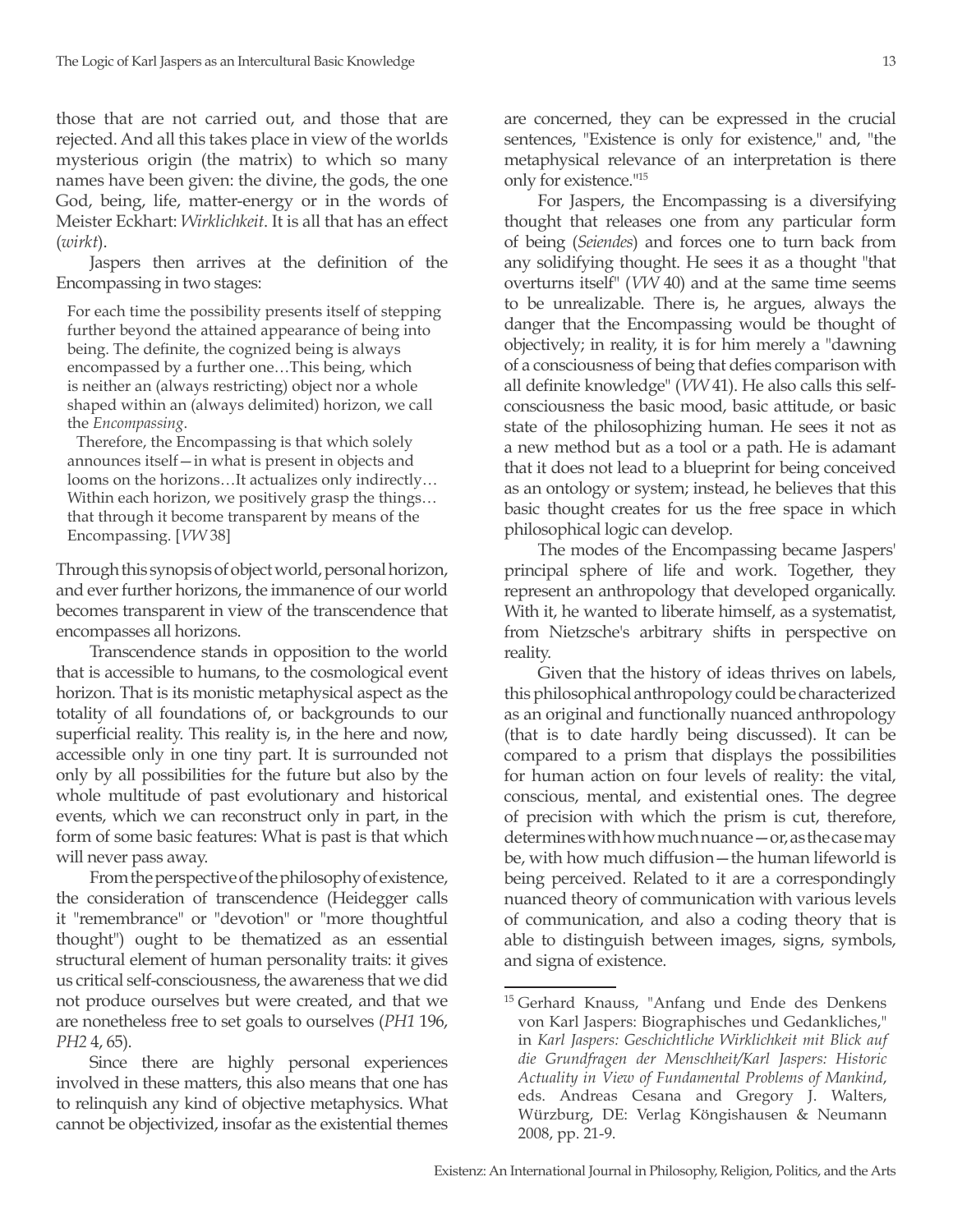### **Second Sphere of Life and Work: Philosophical Logic, Theory of Methods, Theory of Categories, Theory of** *Wissenschaft*

In his Introduction to *Von der Wahrheit*, Jaspers announced three further volumes. A theory of methods (in the service of certainty) was intended to describe the operations with which particular insights are reached including the boundary of every certainty thus determined. The theory of categories (in the service of clarity), intended to raise awareness of the fact that all knowledge is being determined by categories. The theory of science (*Wissenschaftslehre*) was to be concerned with the objects and systematic forms of *Wissenschaft*, and also with its sense, the cosmos of its unity, as well as its divisions by subject matter; it would stand "in the service of the inner overview of the law of possible knowledge" (*VW* 27).

Jaspers describes the close relationship between all these parts of philosophical logic. They were his second most important sphere of life and work. The parts can be traversed in a circle between the outermost horizons and origins illuminated through them, by way of recognition of the methodologically possible movements and the forms of knowledge in the categories, to the multifaceted cultural memory of what is known.

Or, in other words: starting from the encompassing pre-logical, we take paths of knowing (methodology), in perceptible meanings of objectivity and what becomes clear in concreteness (theory of categories), through systematic forms [*Gestalten*] of truth (theory of *Wissenschaft*), back to the origin (truth). [*VW* 27]

In this way, Jaspers sought to connect two spheres of life and work: a functionally nuanced philosophical anthropology and an innovative theory of methods, *Wissenschaft*, and categories—for him, all this together constitutes a philosophy of life with which it is possible to live.

Only some forty years later, in 1991, was the material intended for these three volumes published, collected from Jaspers' papers.16 It is in various stages of elaboration, but it can certainly be used in practice nonetheless. Every scholar in the natural sciences and humanities, every philosopher, physician, or lawyer actually practices, more or less consciously, in the ambit of these two spheres that have been addressed here.

#### *Methodological Monism and Specific Methods*

Choosing a method means in the original Greek meaning of *methodos*, setting off upward a particular road, following a marked path. The Greek poet Hesiod already wrote about the steep and narrow road that leads to virtue and the broad one that leads to vice. And Heraclitus of Ephesus cautioned that we should never forget where a path is leading.

With regard to questions about method in the field of economics and politics, as well as in the *Wissenschaften* (collective term for academic fields in the pursuit of the sciences and knowledge) and philosophy, we are thus being confronted not only with a theoretical academic issue but also, and always, with questions that are of immediate practical relevance—in fact, even, with entire ideologies. Dialectical materialism is one example. After all, it identified a method stemming from philosophy and the humanities—the dialectical method—as the real pathway to truth for the *Wissenschaften*. This, however, caused quite considerable consternation among natural scientists. Even biologists and evolutionary scholars found themselves compelled to use dialectical triads in the forewords to their publications.

To begin with, there are four pairs of contrasting methods:

- \* individual parts of a larger context are examined analytically, and conversely, individual parts are joined together synthetically into a larger whole;
- \* the inductive method works proceeding from the part to the whole and, conversely, the deductive one from the whole to its parts;
- \* the method of the natural sciences, which aims to explain, is hardly suited to the interpretation, for example, of literary texts or complex symbols, for example, and it is therefore complemented in the humanities (cultural sciences) by the (hermeneutic) method of understanding;
- \* states of affairs are characterized descriptively with precision descriptively, before norms are sought out prescriptively that can be applied to those states of affairs in future.

The polar oppositions in these four pairs of methods suffice to show that all insight in the *Wissenschaften* can but be specific (*partikular*). This is due to the fact that it has favored one of these perspectives. At best, we

<sup>16</sup> Karl Jaspers, *Nachlass zur Philosophischen Logik*, eds. Hans Saner and Marc Hänggi, München, DE: R. Piper & Co. KG, 1991. [Henceforth cited as *NPL*]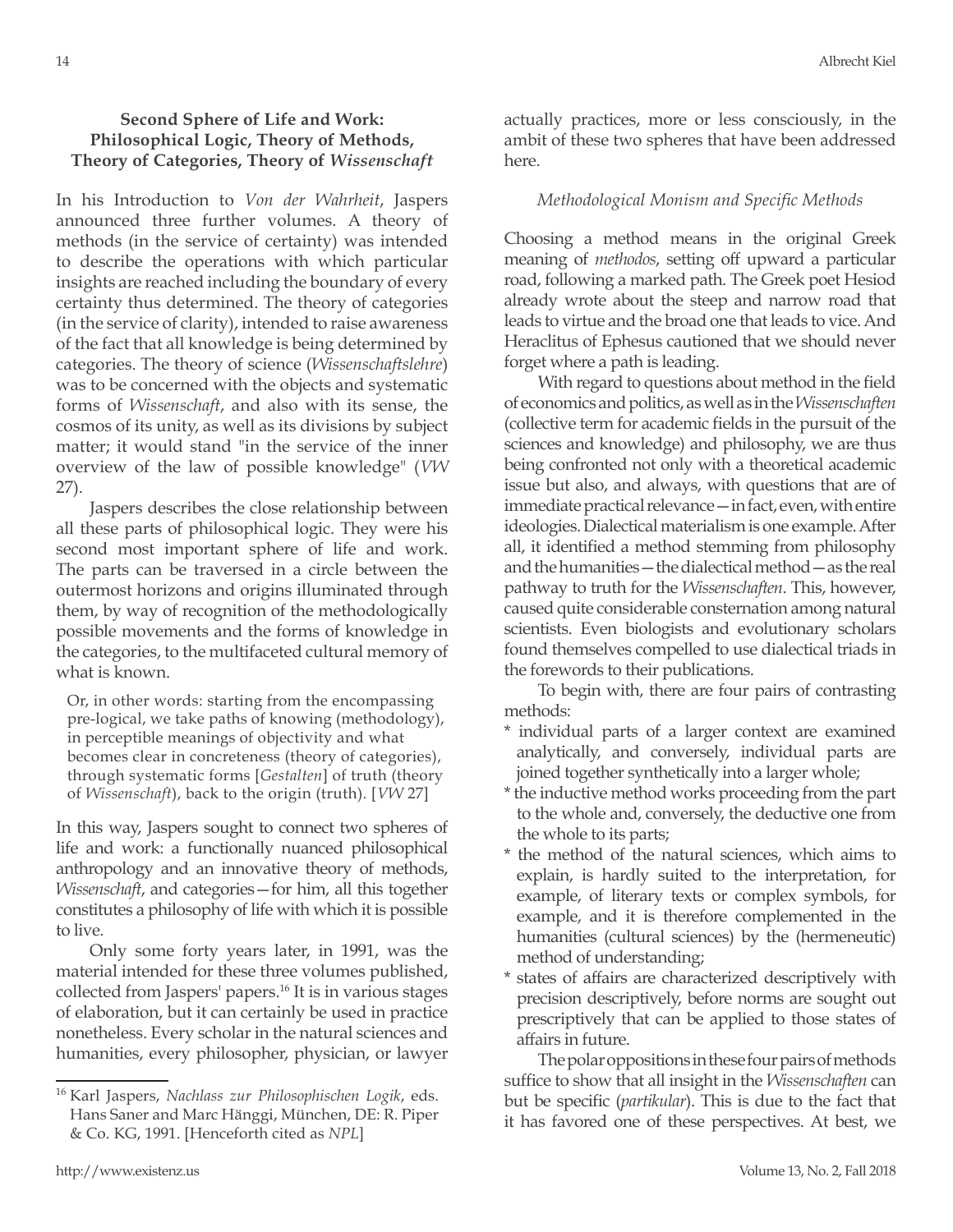can succeed intuitively in combining several of these perspectives—but hardly so when following all paths at once.

Methodological monism that concentrates on a specific method appears to be more adequate in the natural sciences than in the humanities. Here, ingenious combinations—a multiplicity of methods tailored to each particular case—are more likely required in order to find the right road to Rome, or rather a road leading away from the Rome of hegemonic received opinion.

It is above all the natural scientists who, in their search for generally valid knowledge, have to split reality up into subject (observer) and object (target of scrutiny). After having taken this step to insight, they must retreat into the third-person perspective, which means excluding everything subjective.

#### *Special Methods in the Humanities and Natural Sciences*

Ethnologists use a different methodology for research namely, participatory observation. Additionally, there are also numerous other specialized methodological formats:

- \* the axiomatic method proceeds from a principle that has already been proven;
- \* the historical or genetic method aims to work backwards through causal connections and thereby relate situations in life (draw links between them), and not to singularize (isolate) or relativize (finding excuses for) them;
- \* the genealogical method aims to take other realms of life into account, for example by deriving cultural phenomena from economic forces;
- \* the sceptic method questions currently received opinions;
- \* the scholastic method, conversely, proceeds on the basis that they are still valid;
- \* the cathartic method aims to remove mental burdens through psychotherapy
- \* and to the above ones can be added the numerous pedagogical methods and objectives.

Furthermore, there is a broad range of imaginative methods, the significance of which is often underestimated.

Albert Einstein, for instance, found out his two theories of relativity using methods that can be described as fictional and imaginative thought experiments. This represented a new genre of scientific creativity. The thought experiments unfolded in the subjunctive: "What would it be like if one were to run along behind a ray of light? What if one were to ride on it?" Einstein traversed the cosmos using superfast trains or lifts, and in the process developed images that in his head coalesced into films.<sup>17</sup>

This is just one example of how the imaginative method is by no means confined to naïve stages of knowing such as magic or artistic imagination, but it has also proven to be capable of revolutionizing the backgrounds to our worldview.

The imaginative method also includes thinking in images and schemata that make a knowledge system apparent and that aim to achieve a condensed overview. Examples of this are the evolutionary trees of life in the works of Charles Darwin and Ernst Haeckel. The diagram connects text and image.

For Kant, the schema represents an architectonic of concepts, yet it is only a technical, a mechanical way of proceeding. Picking up on this, Jaspers stresses that each of Kant's formal schemata merely refers to a multitude of ways of ordering the world, that each refers only to the regulative idea of a unity. Because of this, Jaspers explains that it must be supplemented with an emphatically heterogeneous schema of existential themes. This prompted him to refer to the signa of existence. With them, however, in his view, the possible existential courses of action can never be properly grasped; they can, at best, be illuminated.18

## **Universal Methods (Dialectics, Phenomenology, and Formal Logic)**

The universal methods are characterized by the fact that they are of significance for the *Wissenschaften* and for philosophy alike.

In his theory of methodology, Jaspers characterizes phenomenology as an effort to make what one thinks available to oneself, as an attempt to allow the matter of inquiry itself to be present, to bring it closer to oneself by releasing it from empty opinions, to lay the matter bare and stay with it (affirmatively) and to immerse oneself into it. This, for him, spans from sensory intuition to the

<sup>17</sup> Jürgen Neffe, *Einstein: Eine Biographie*, Reinbek bei Hamburg, DE: Rowohlt 2005, pp. 81, 144, 157, 164–7, 228, 235, 367.

<sup>18</sup> Werner Stegmaier, "Schema," in *Historisches Wörterbuch der Philosophie, Volume 8, R-Sc*, eds. Joachim Ritter, Karlfried Gründer, and Gottfried Gabriel, Basel, CH: Schwabe Verlag 1992, pp. 1250, 1257.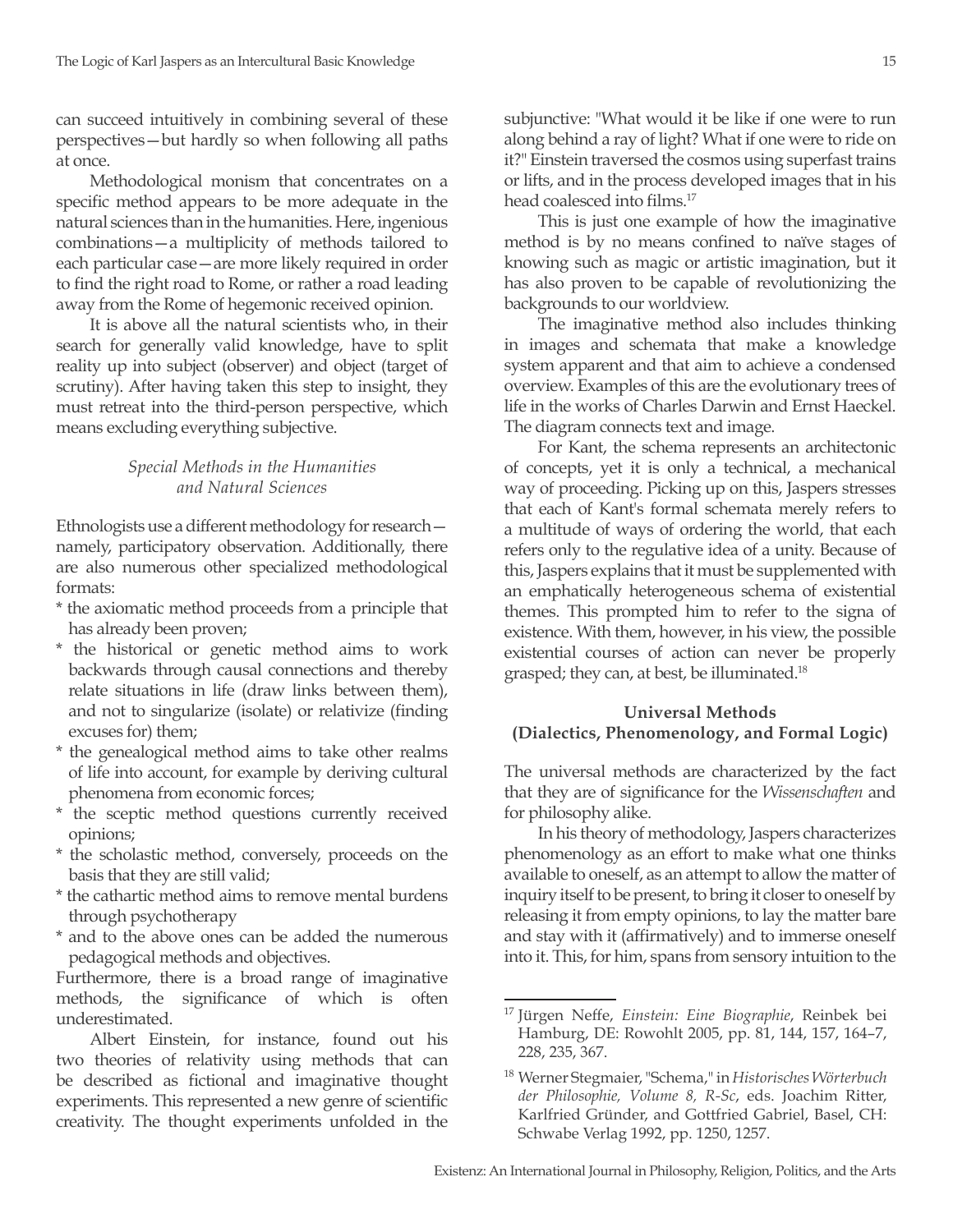completion of abstract thoughts, from real experience to flights of imagination. Its achievement, he suggests, lies in "bringing whatever can become objective as materially close as possible" (*NPL* 296).

In its contemporary form, however, Jaspers believed that all in all phenomenology required the transcendental method. For Jaspers, phenomenology is concerned above all with perceptions and all that goes with them, with what Hegel understood as "becoming present," as being no more than a stage of every conception of truth. In contrast to contemporary phenomenology's lack of philosophical substance, Hegel's phenomenology was, for Jaspers, an illumination of the possible objective manifestation of original existences in their manifestations, beliefs, and deeds—whereas contemporary phenomenology turned merely to consciousness (*NPL* 364).

The method of dialectics is of special significance in making it possible to follow the dynamics of psychic processes. Only a small proportion of the dialectical triads in Hegel's philosophy relates to the history of ideas (for example, dogmatism, skepticism, dialectic) or to categorical logic (for example, thesis, antithesis, synthesis; or, immediacy, mediation, and renewed immediacy). Most of them relate to philosophical anthropology (for example, unconscious, conscious, self-conscious; or, sensibility, intellect, and reason).

Jaspers introduced further dialectical triads (thesis, antithesis, and synthesis) in his anthropology: three kinds of consciousness, three kinds of knowledge, and three effects of the absolute, transcendentally oriented consciousness on human behavior. He further distinguished between three languages of transcendence (the immediate one channeled by the experience of mystic union, vision, and revelation; the mythologization, canonization, and dogmatization of these experiences in religious communities; and finally the metaphysician's philosophical reflection on these records of the history of religion as chiffres of transcendence).

Further triads can be added as well: there are three kinds of judgment (theoretical-reflective, practical-determining, and aesthetic), as well as three guiding structural concepts in anthropology (memory, orientation, and control). The method of dialectic is, on grounds of the numerous triads on and between the four psychic levels (preconscious, consciousness, spirit, and existence) indispensable for an integrated philosophical anthropology.

It is crucial for Jaspers that dialectics is employed

not as a universal and abstract method but as a "concretely illuminating dialectic" that must always connect with particular methods in the *Wissenschaften*  and in philosophy, if it is to lead to tangible insights. This concerns not only therapeutic person-specific anthropology but also collective historical dialectics.

An ideological thesis with its (revolutionary) action has always led to an antithesis with a (conservative) reaction. Various reactions have proven to be possible in social history: first of all, we can mention complete breaks with it such as confessional war or the civil war of class struggle. Alternatively, a synthesis, or integration, would be sought, as it is done in the national churches. The foundation of the Anglican Church by Queen Elizabeth I was the foundation for internal peace and the rise of England. Something similar holds true for the Prussian united church, which resulted from a synthesis of Calvinist and Lutheran views. Likewise, Bismarck's social state can be regarded as a successful synthesis (in the sense of a diversified government) of nobility, bourgeoisie, and workers (*ADK* 123, 126).

## **Philosophical Methods**

It was above all in his relationship to Nietzsche that Jaspers arrived at a specific method of philosophical hermeneutics characterized by:

- \* critical distinction and existential appropriation (he called it *Anverwandlung*).19
- \* Indirect communication is ambiguous and it is expressed, for example, through irony, but it also manifests itself in forms of behavior that is exemplary or serves as a model. It keeps spaces open for the others, in which they can respond if and how they choose, it encourages independent contemplation.
- \* Self-reflective reductionism explains complex states of affairs by means of simple layers of reality, yet it is aware of the problems relating to the fact that this cannot lead to the whole truth.
- Meditation, too, is a purely philosophical method. It aims, through pure introspection and the suppression of all external sensory stimuli, to attain a new degree of attentiveness and a new way of viewing other living things. This is meant to make it easier to control inner states and emotions.

A deficient anthropology is the only possible outcome if monolithic methods, such as the dialectical

<sup>19</sup> Karl Jaspers, *Die Geistige Situation der Zeit*, Berlin, DE: deGruyter 1931, p. 151; see also *VW* 25.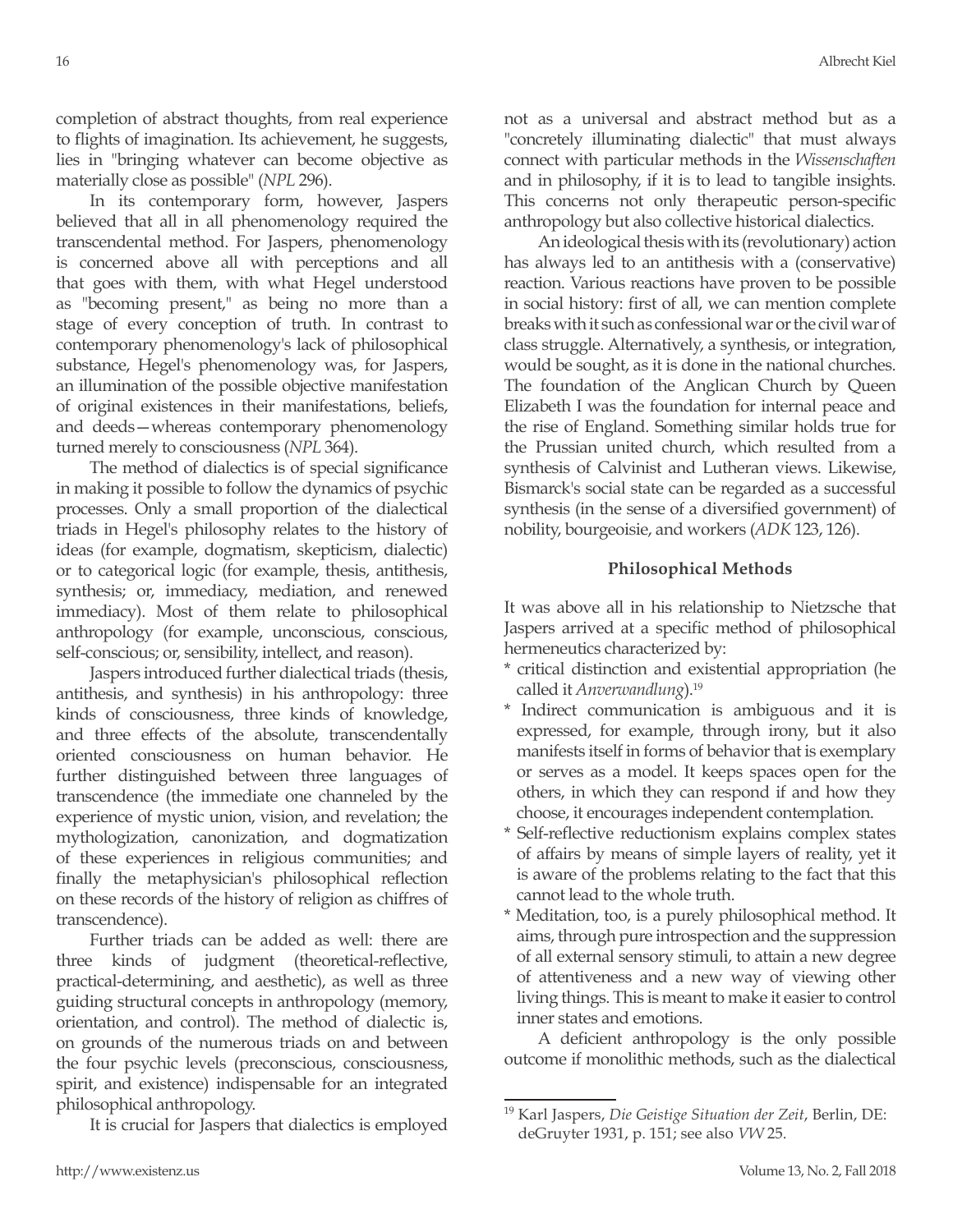or the linguistic-analytic, are made absolute and proclaimed as the "royal road to truth." The realities of psychic behavior, regarding which proceeding logically in terms of *Wissenschaft* is but one part can be grasped adequately solely through many methods, namely such ones that are appropriate to the given topic. Consistent with Jaspers' methodological inquiry, it is reasonable to assume that achieving a conscious plurality of methods is a philosophical duty.

## **Specific and Universal** *Wissenschaften*

In any theory of *Wissenschaft*, a distinction must be drawn between the natural sciences that are concerned with individual phenomena and are thus specific and the humanities and social sciences that are investigating universal concerns.

The universal *Wissenschaften* include formal or mathematical logic and psychology, as well as anthropology, sociology, and the humanities and social sciences. For Jaspers, the universal *Wissenschaften* are always already on the road to philosophy; they are a philosophy that has not yet become conscious of itself. They thus stand between science and philosophy (Carl Gustav Jung emphasized that psychology is characterized by a necessary penchant to philosophy, similar to a river that seeks the sea). Jaspers believed that only through the specific *Wissenschaften* can the essence be grasped of genuine *Wissenschaftlichkeit* (*NPL* 376ff).

With this, he continued Wilhelm Dilthey's incomplete project of developing a systematic understanding of the humanities. Dilthey had already recognized that there cannot be a clear-cut division between the humanities and the natural sciences that produce precise results, but only the abovementioned transitional zone between distanced and participatory observation, when cultural phenomena are to be evaluated or texts and works of art are to be understood interpretively. The direct experience of such phenomena—how they appear to us and what sense they seem to have—is also an inseparable part of understanding.

Above all, a theory of *Wissenschaft* must examine the interplay of the natural sciences and the humanities in the boundary areas where they adjoin each other. In addition, the responsibilities of philosophy that extend beyond science must be defined—offering the orienting knowledge of a social philosophy and philosophy of history—and thereby differentiating among the suprarational, the mental (*geistigen*) functions, illuminating the signa of existence, and asking what form a contemporary metaphysics should take.

## **Specific, Universal, and Encompassing Categories**

Finally, general orienting knowledge requires a theory of categories aimed at achieving a philosophical basic language in order to avoid ambiguities in philosophical argumentation and discussion. The relationship between language and thought is at stake here, as are the various categories of the mental functions, for example the categories of rationality, those of the spiritual functions, and those of the existential consciousness of freedom.

Despite the fact that Jaspers worked out these basic mental functions in his philosophical logic, he segments the theory of categories in a new way. He begins by distinguishing between the origins of the categories: the universal categories of the object, the specific categories of reality, and the signa and chiffres of freedom.

In a second step, these three groups are divided themselves in terms of universal and specific categories (in relation to the theory of *Wissenschaft*), as well as in terms of encompassing categories that relate to his philosophical logic. This is not meant to be knowledge of the various levels of reality of the "modes of the encompassing," instead it aims to contribute to their illumination. The illuminating movement toward cognition of the Encompassing opens the paths to being (*Sein*). "The theory of categories, by contrast, gives *definite answers* to the question of being. It indicates the very conditions within which it must always stand" (*NPL* 32).

Of general interest beyond the specialist field of philosophy is only that theory of categories that is capable of capturing the fundamental preferences—or indeed limitations—of a language. It is precisely due to languages that an anthropology that is nuanced to a greater or lesser degree can be contained.

The philosophical achievements of the German language include, for example, the ability to distinguish between *Verstand* and *Vernunft*, *Realität*  and *Wirklichkeit*, *Gefühl* and *Empfindung*. This began with the German writings of Meister Eckhart all along to Leibniz's philosophy of language; later on in the nineteenth century, after Kant, it branched off not only into idealism and positivism but it also attained a scope of complexity that encompassed this division with the